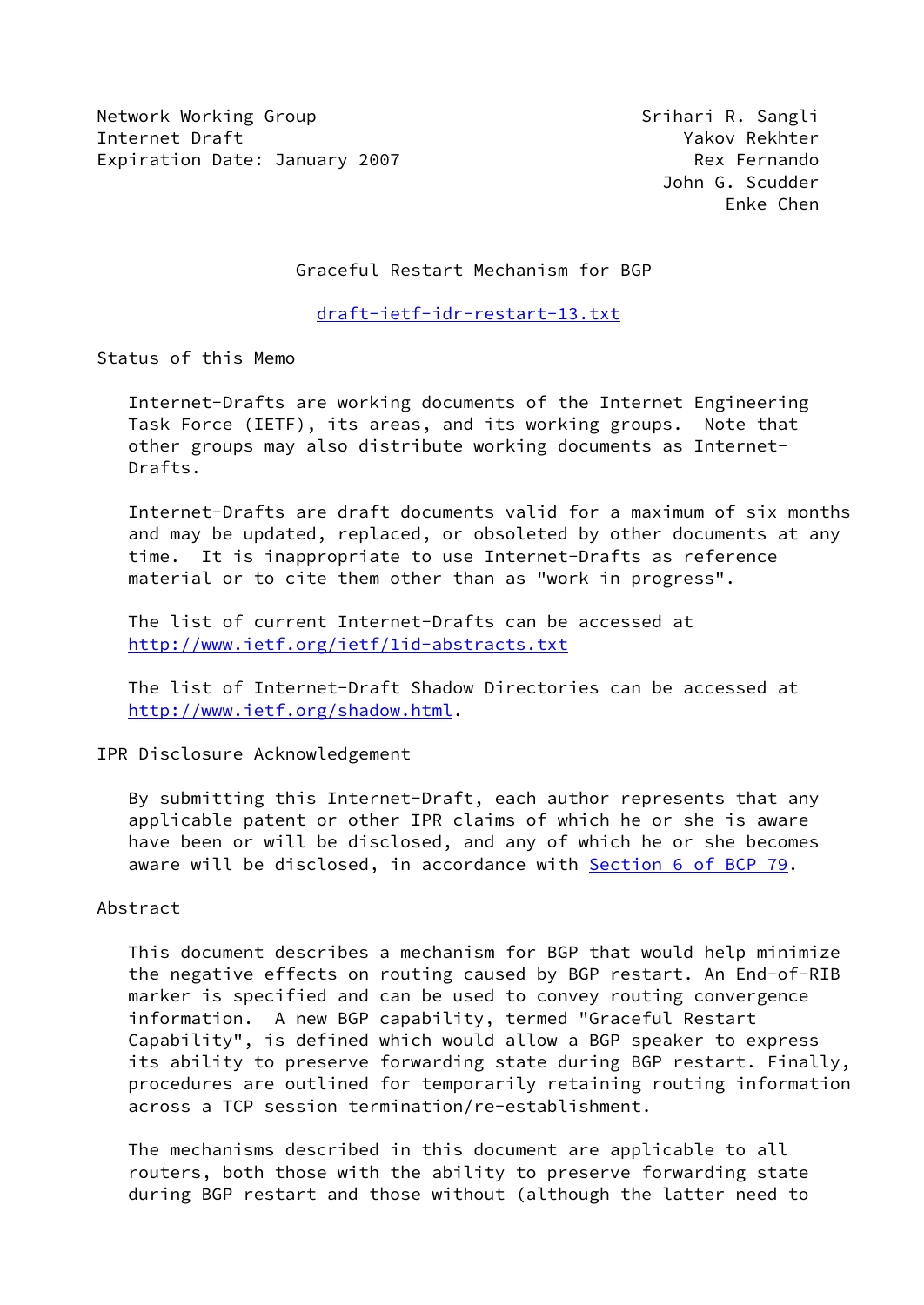implement only a subset of the mechanisms described in this document).

# <span id="page-1-0"></span>[1](#page-1-0). Specification of Requirements

 The key words "MUST", "MUST NOT", "REQUIRED", "SHALL", "SHALL NOT", "SHOULD", "SHOULD NOT", "RECOMMENDED", "MAY", and "OPTIONAL" in this document are to be interpreted as described in [RFC2119](https://datatracker.ietf.org/doc/pdf/rfc2119) [\[RFC2119](https://datatracker.ietf.org/doc/pdf/rfc2119)].

# <span id="page-1-1"></span>[2](#page-1-1). Introduction

 Usually when BGP on a router restarts, all the BGP peers detect that the session went down, and then came up. This "down/up" transition results in a "routing flap" and causes BGP route re-computation, generation of BGP routing updates and flap the forwarding tables. It could spread across multiple routing domains. Such routing flaps may create transient forwarding blackholes and/or transient forwarding loops. They also consume resources on the control plane of the routers affected by the flap. As such they are detrimental to the overall network performance.

 This document describes a mechanism for BGP that would help minimize the negative effects on routing caused by BGP restart. An End-of-RIB marker is specified and can be used to convey routing convergence information. A new BGP capability, termed "Graceful Restart Capability", is defined which would allow a BGP speaker to express its ability to preserve forwarding state during BGP restart. Finally, procedures are outlined for temporarily retaining routing information across a TCP session termination/re-establishment.

# <span id="page-1-2"></span>[3](#page-1-2). Marker for End-of-RIB

 An UPDATE message with no reachable NLRI and empty withdrawn NLRI is specified as the End-Of-RIB Marker that can be used by a BGP speaker to indicate to its peer the completion of the initial routing update after the session is established. For IPv4 unicast address family, the End-Of-RIB Marker is an UPDATE message with the minimum length  $[BGP-4]$  $[BGP-4]$ . For any other address family, it is an UPDATE message that contains only the MP\_UNREACH\_NLRI attribute [\[BGP-MP](#page-12-1)] with no withdrawn routes for that <AFI, SAFI>.

 Although the End-of-RIB Marker is specified for the purpose of BGP graceful restart, it is noted that the generation of such a marker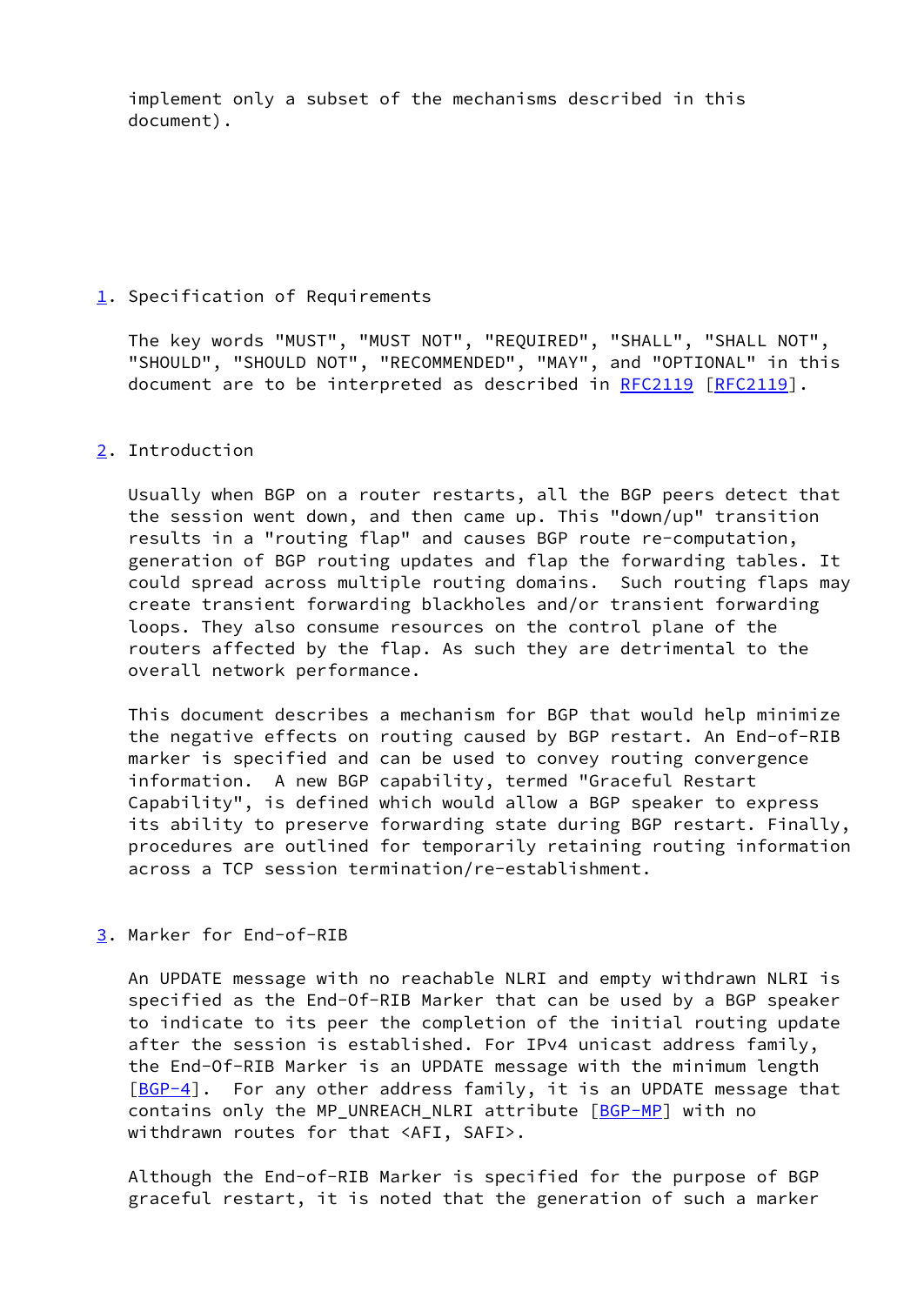upon completion of the initial update would be useful for routing convergence in general, and thus the practice is recommended.

 In addition, it would be beneficial for routing convergence if a BGP speaker can indicate to its peer up-front that it will generate the End-Of-RIB marker, regardless of its ability to preserve its forwarding state during BGP restart. This can be accomplished using the Graceful Restart Capability described in the next section.

<span id="page-2-0"></span>[4](#page-2-0). Graceful Restart Capability

The Graceful Restart Capability is a new BGP capability [\[BGP-CAP](#page-12-2)] that can be used by a BGP speaker to indicate its ability to preserve its forwarding state during BGP restart. It can also be used to convey to its peer its intention of generating the End-Of-RIB marker upon the completion of its initial routing updates.

This capability is defined as follows:

Capability code: 64

Capability length: variable

 Capability value: Consists of the "Restart Flags" field, "Restart Time" field, and 0 to 63 of the tuples <AFI, SAFI, Flags for address family> as follows:

 +--------------------------------------------------+ | Restart Flags (4 bits) | +--------------------------------------------------+ | Restart Time in seconds (12 bits) | +--------------------------------------------------+ | Address Family Identifier (16 bits) | +--------------------------------------------------+ | Subsequent Address Family Identifier (8 bits) | +--------------------------------------------------+ | Flags for Address Family (8 bits) | +--------------------------------------------------+ | ... | ... | ... | ... | ... | ... | ... | ... | ... | ... | ... | ... | ... | ... | ... | ... | ... | ... | +--------------------------------------------------+ | Address Family Identifier (16 bits) | +--------------------------------------------------+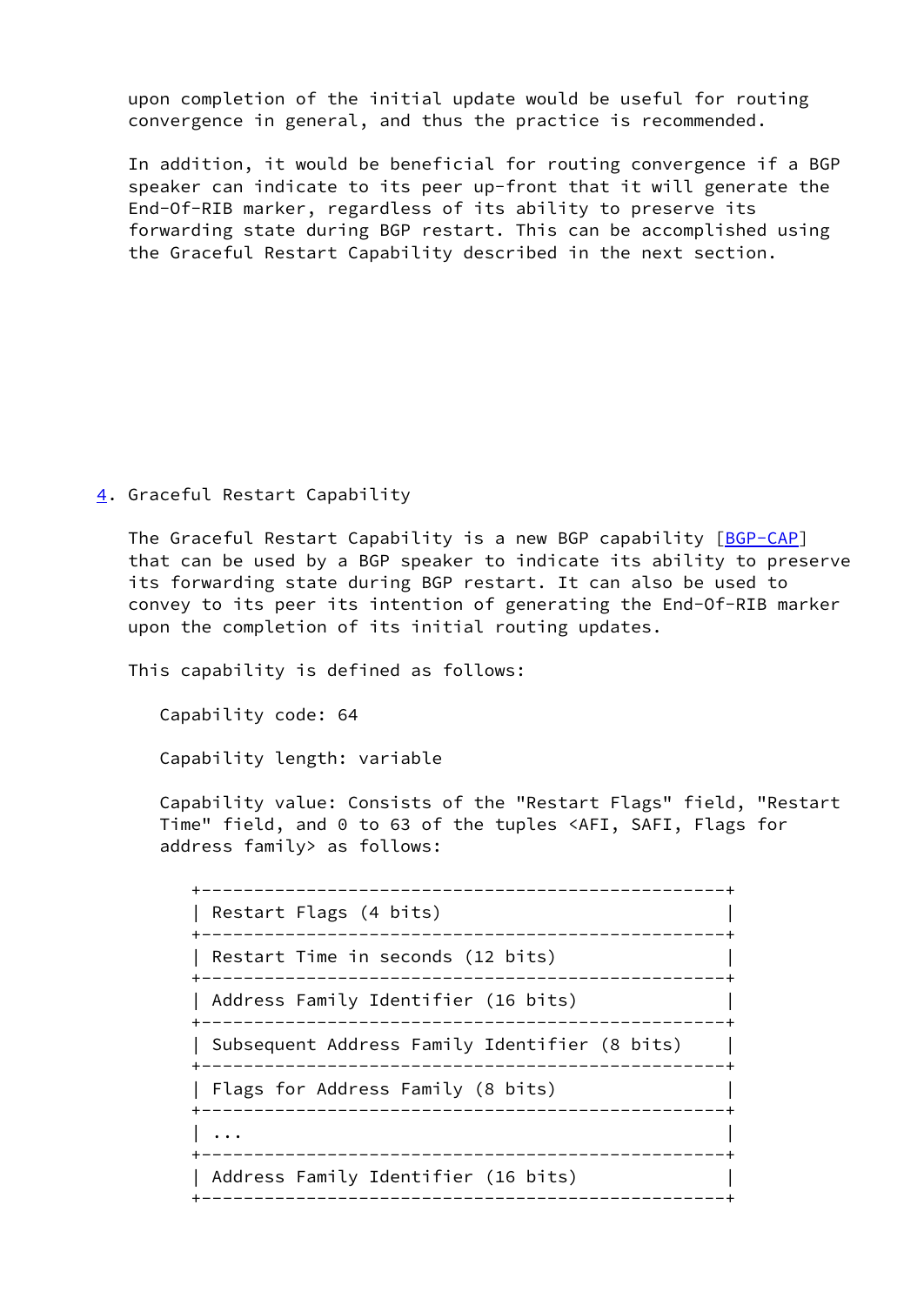| Subsequent Address Family Identifier (8 bits) | +--------------------------------------------------+ | Flags for Address Family (8 bits) | +--------------------------------------------------+

The use and meaning of the fields are as follows:

Restart Flags:

This field contains bit flags related to restart.

 0 1 2 3 +-+-+-+-+ |R|Resv.| +-+-+-+-+

 The most significant bit is defined as the Restart State (R) bit which can be used to avoid possible deadlock caused by waiting for the End-of-RIB marker when multiple BGP speakers peering with each other restart. When set (value 1), this bit indicates that the BGP speaker has restarted, and its peer MUST NOT wait for the End-of-RIB marker from the speaker before advertising routing information to the speaker.

 The remaining bits are reserved, and MUST be set to zero by the sender and ignored by the receiver.

Restart Time:

 This is the estimated time (in seconds) it will take for the BGP session to be re-established after a restart. This can be used to speed up routing convergence by its peer in case that the BGP speaker does not come back after a restart.

Address Family Identifier (AFI):

 This field carries the identity of the Network Layer protocol for which the Graceful Restart support is advertised. Presently defined values for this field are specified in [*IANA-AFI*].

Subsequent Address Family Identifier (SAFI):

 This field provides additional information about the type of the Network Layer Reachability Information carried in the attribute. Presently defined values for this field are specified in [[IANA-SAFI\]](#page-12-4).

Flags for Address Family:

This field contains bit flags for the <AFI, SAFI>.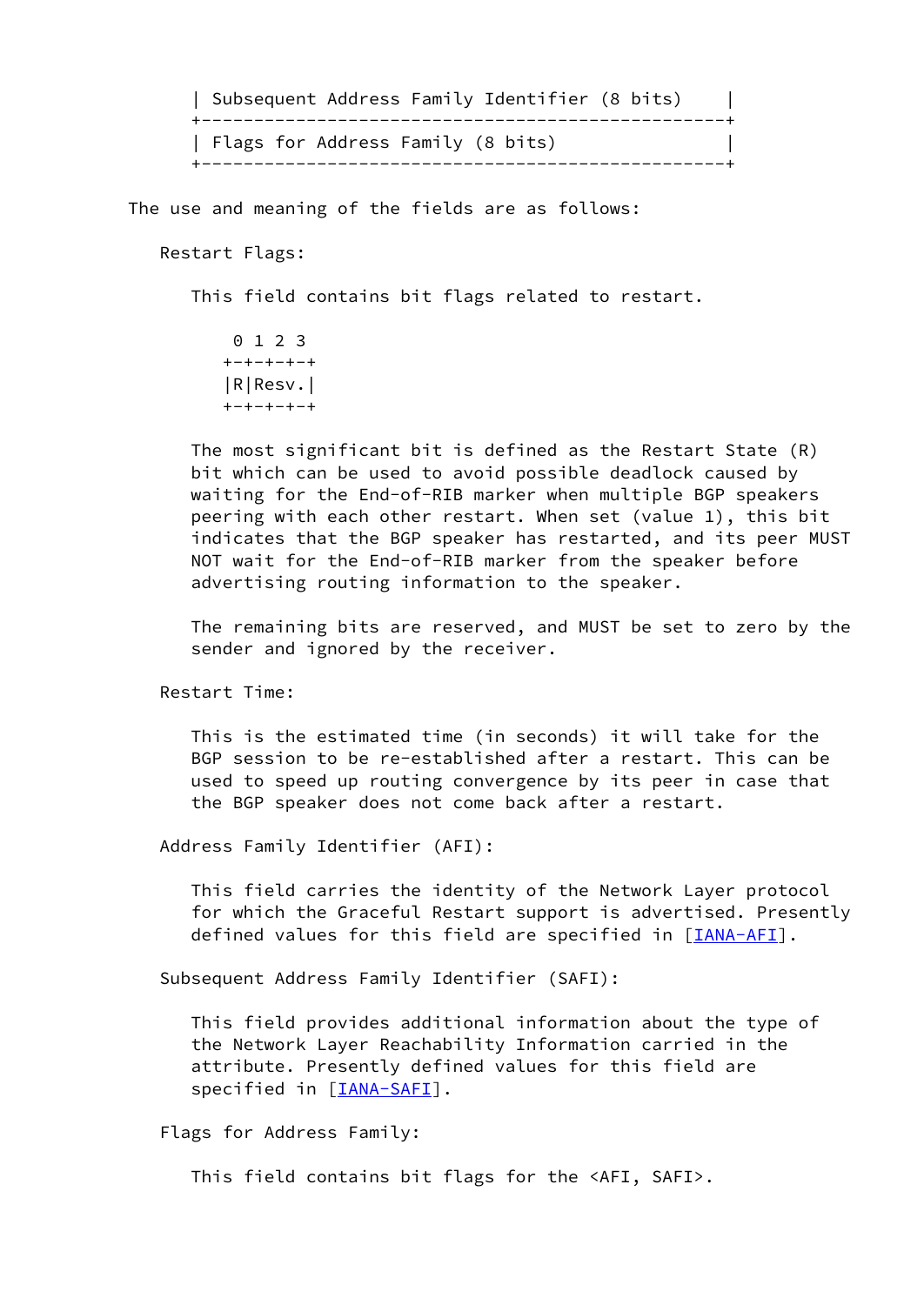0 1 2 3 4 5 6 7 +-+-+-+-+-+-+-+-+ |F| Reserved | +-+-+-+-+-+-+-+-+

 The most significant bit is defined as the Forwarding State (F) bit which can be used to indicate if the forwarding state for the <AFI, SAFI> has indeed been preserved during the previous BGP restart. When set (value 1), the bit indicates that the forwarding state has been preserved.

 The remaining bits are reserved, and MUST be set to zero by the sender and ignored by the receiver.

 When a sender of this capability doesn't include any <AFI, SAFI> in the capability, it means that the sender is not capable of preserving its forwarding state during BGP restart, but supports procedures for the Receiving Speaker (as defined in [Section 5.2](#page-6-0) of this document). In that case the value of the "Restart Time" field advertised by the sender is irrelevant.

 A BGP speaker MUST NOT include more than one instance of the Graceful Restart Capability in the capability advertisement [[BGP-CAP\]](#page-12-2). If more than one instance of the Graceful Restart Capability is carried in the capability advertisement, the receiver of the advertisement MUST ignore all but the last instance of the Graceful Restart Capability.

 Including <AFI=IPv4, SAFI=unicast> into the Graceful Restart Capability doesn't imply that the IPv4 unicast routing information should be carried by using the BGP Multiprotocol extensions [\[BGP-MP](#page-12-1)] - it could be carried in the NLRI field of the BGP UPDATE message.

### <span id="page-4-0"></span>[5](#page-4-0). Operation

 A BGP speaker MAY advertise the Graceful Restart Capability for an address family to its peer if it has the ability to preserve its forwarding state for the address family when BGP restarts. In addition, even if the speaker does not have the ability to preserve its forwarding state for any address family during BGP restart, it is still recommended that the speaker advertise the Graceful Restart Capability to its peer (as mentioned before this is done by not including any <AFI, SAFI> in the advertised capability). There are two reasons for doing this. First, to indicate its intention of generating the End-of-RIB marker upon the completion of its initial routing updates, as doing this would be useful for routing convergence in general. Second, to indicate its support for a peer which wishes to perform a graceful restart.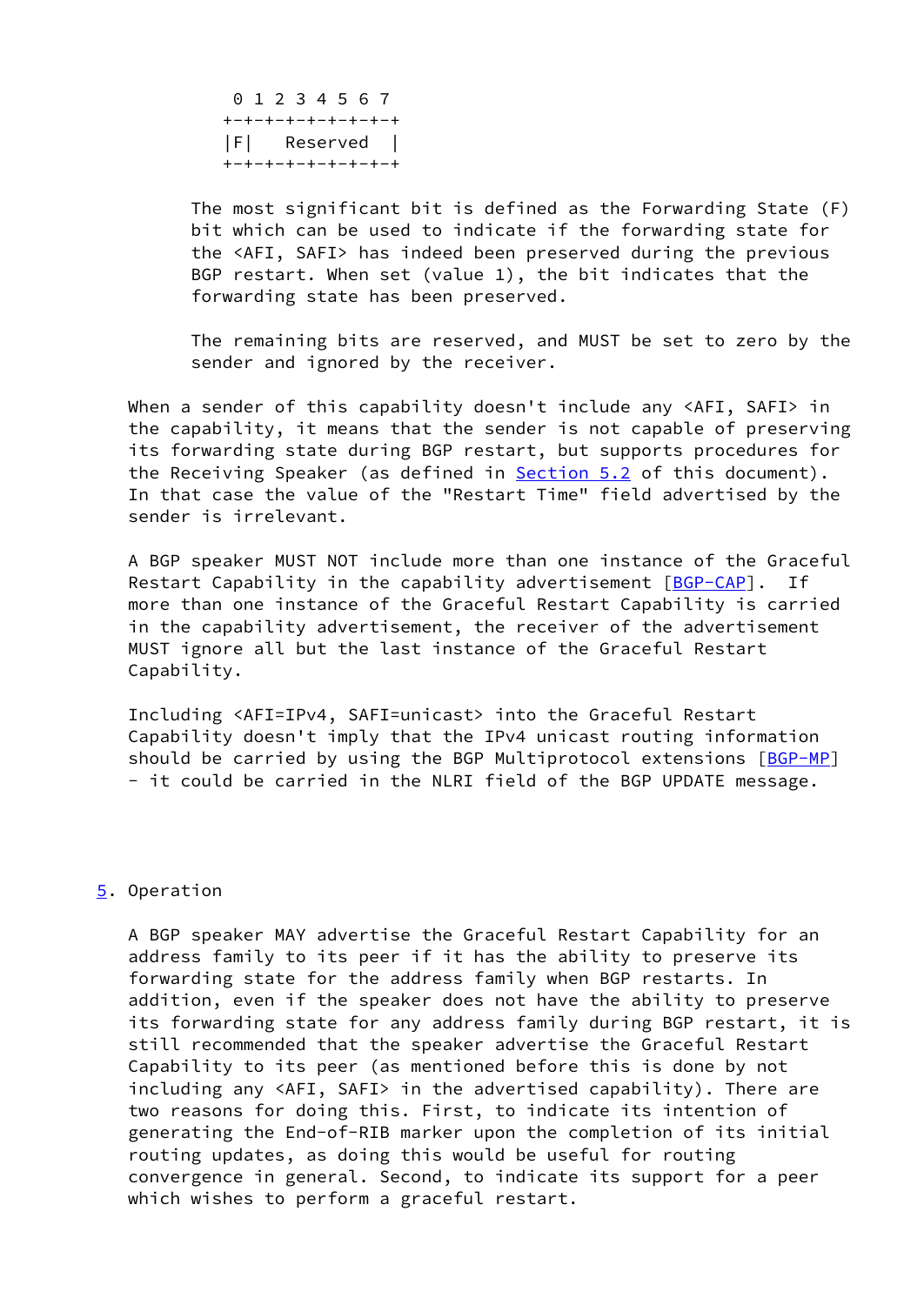The End-of-RIB marker MUST be sent by a BGP speaker to its peer once it completes the initial routing update (including the case when there is no update to send) for an address family after the BGP session is established.

 It is noted that the normal BGP procedures MUST be followed when the TCP session terminates due to the sending or receiving of a BGP NOTIFICATION message.

 A suggested default for the Restart Time is a value less than or equal to the HOLDTIME carried in the OPEN.

 In the following sections, "Restarting Speaker" refers to a router whose BGP has restarted, and "Receiving Speaker" refers to a router that peers with the restarting speaker.

 Consider that the Graceful Restart Capability for an address family is advertised by the Restarting Speaker, and is understood by the Receiving Speaker, and a BGP session between them is established. The following sections detail the procedures that MUST be followed by the Restarting Speaker as well as the Receiving Speaker once the Restarting Speaker restarts.

### <span id="page-5-0"></span>[5.1](#page-5-0). Procedures for the Restarting Speaker

 When the Restarting Speaker restarts, it MUST retain, if possible, the forwarding state for the BGP routes in the Loc-RIB, and MUST mark them as stale. It MUST NOT differentiate between stale and other information during forwarding.

 To re-establish the session with its peer, the Restarting Speaker MUST set the "Restart State" bit in the Graceful Restart Capability of the OPEN message. Unless allowed via configuration, the "Forwarding State" bit for an address family in the capability can be set only if the forwarding state has indeed been preserved for that address family during the restart.

 Once the session between the Restarting Speaker and the Receiving Speaker is re-established, the Restarting Speaker will receive and process BGP messages from its peers. However, it MUST defer route selection for an address family until it either (a) receives the End of-RIB marker from all its peers (excluding the ones with the "Restart State" bit set in the received capability and excluding the ones which do not advertise the graceful restart capability) or (b) the Selection\_Deferral\_Timer referred to below has expired. It is noted that prior to route selection, the speaker has no routes to advertise to its peers and no routes to update the forwarding state.

In situations where both IGP and BGP have restarted, it might be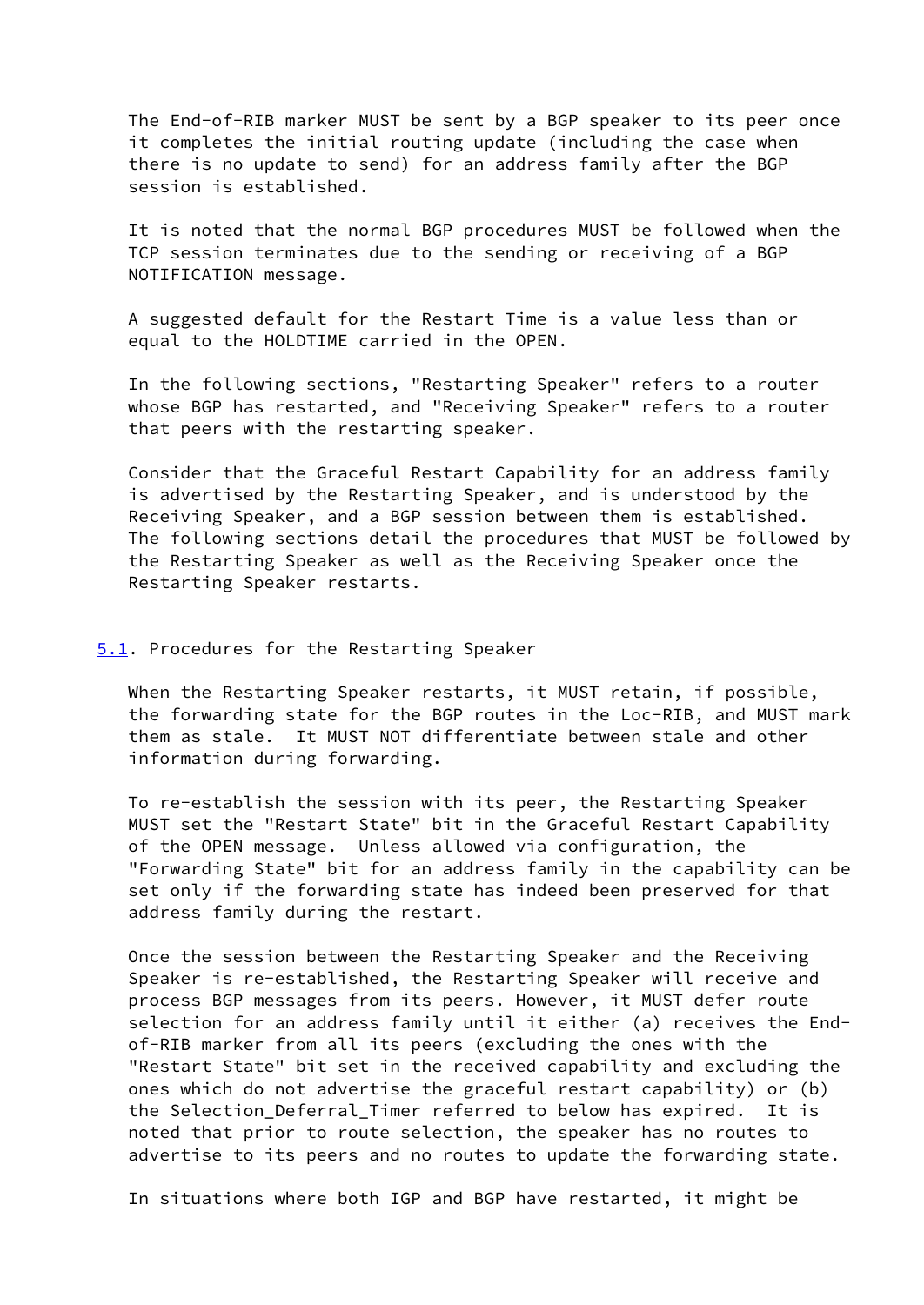advantageous to wait for IGP to converge before the BGP speaker performs route selection.

 After the BGP speaker performs route selection, the forwarding state of the speaker MUST be updated and any previously marked stale information MUST be removed. The Adj-RIB-Out can then be advertised to its peers. Once the initial update is complete for an address family (including the case that there is no routing update to send), the End-of-RIB marker MUST be sent.

 To put an upper bound on the amount of time a router defers its route selection, an implementation MUST support a (configurable) timer that imposes this upper bound. This timer is referred to as the "Selection\_Deferral\_Timer". The value of this timer should be large enough, as to provide all the peers of the Restarting Speaker with enough time to send all the routes to the Restarting Speaker.

 If one wants to apply graceful restart only when the restart is planned (as opposed to both planned and unplanned restart), then one way to accomplish this would be to set the Forwarding State bit to 1 after a planned restart, and to 0 in all other cases. Other approaches to accomplish this are outside the scope of this document.

# <span id="page-6-0"></span>[5.2](#page-6-0). Procedures for the Receiving Speaker

 When the Restarting Speaker restarts, the Receiving Speaker may or may not detect the termination of the TCP session with the Restarting Speaker, depending on the underlying TCP implementation, whether or not [\[BGP-AUTH](#page-12-5)] is in use, and the specific circumstances of the restart. In case it does not detect the termination of the old TCP session and still considers the BGP session as being established, it MUST treat the subsequent open connection from the peer as an indication of the termination of the old TCP session and act accordingly (when the Graceful Restart Capability has been received from the peer). See [Section 8](#page-10-0) for a description of this behavior in terms of the BGP finite state machine.

 "Acting accordingly" in this context means that the previous TCP session MUST be closed, and the new one retained. Note that this behavior differs from the default behavior, as specified in  $[BGP-4]$  $[BGP-4]$  section 6.8. Since the previous connection is considered to be terminated, no NOTIFICATION message should be sent -- the previous TCP session is simply closed.

 When the Receiving Speaker detects termination of the TCP session for a BGP session with a peer that has advertised the Graceful Restart Capability, it MUST retain the routes received from the peer for all the address families that were previously received in the Graceful Restart Capability, and MUST mark them as stale routing information. To deal with possible consecutive restarts, a route (from the peer)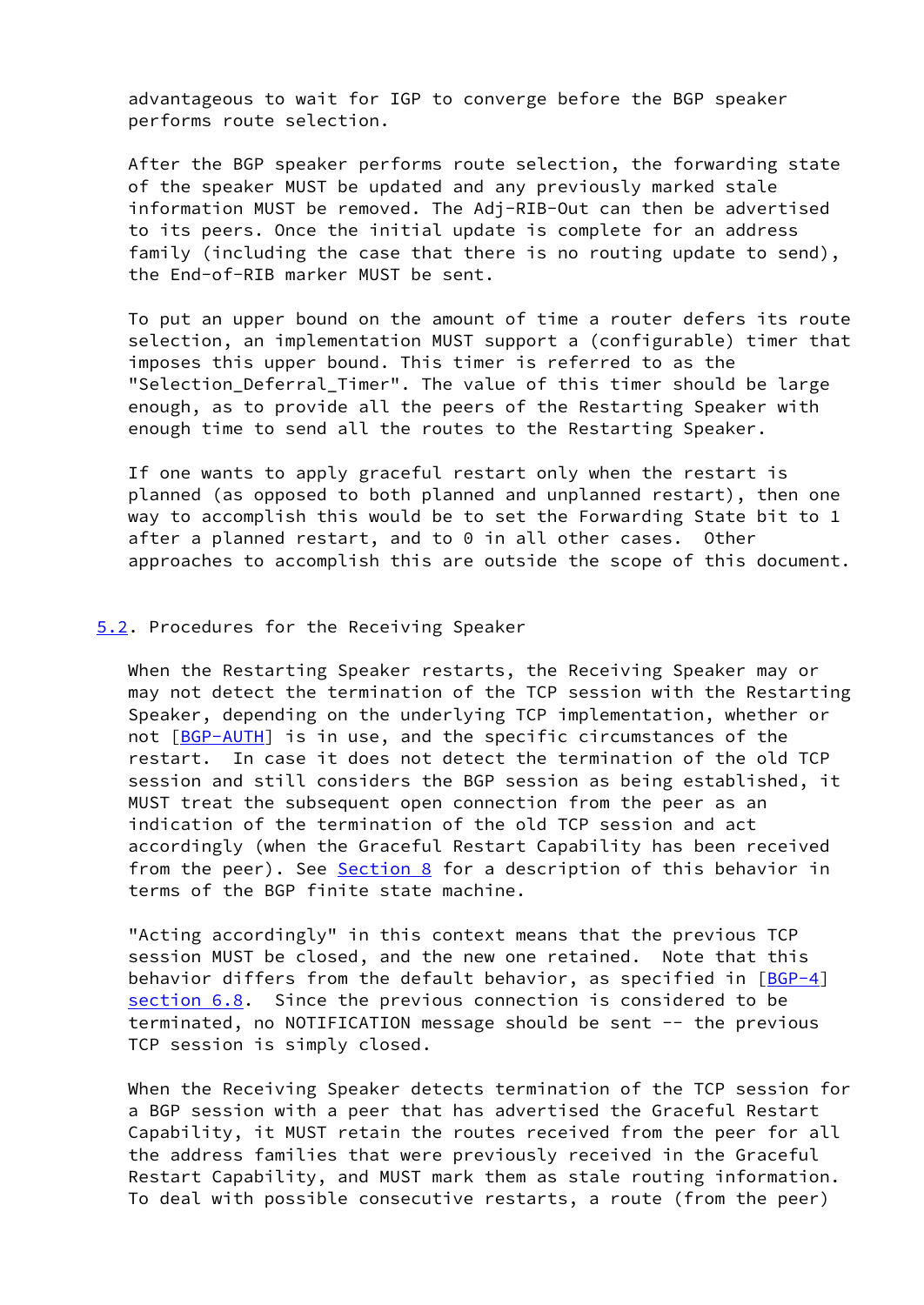previously marked as stale MUST be deleted. The router MUST NOT differentiate between stale and other routing information during forwarding.

 In re-establishing the session, the "Restart State" bit in the Graceful Restart Capability of the OPEN message sent by the Receiving Speaker MUST NOT be set unless the Receiving Speaker has restarted. The presence and the setting of the "Forwarding State" bit for an address family depends upon the actual forwarding state and configuration.

 If the session does not get re-established within the "Restart Time" that the peer advertised previously, the Receiving Speaker MUST delete all the stale routes from the peer that it is retaining.

 A BGP speaker could have some way of determining whether its peer's forwarding state is still viable, for example through [[BFD](#page-12-6)] or through monitoring layer two information. Specifics of such mechanisms are beyond the scope of this document. In the event that it determines that its peer's forwarding state is not viable prior to the re-establishment of the session, the speaker MAY delete all the stale routes from the peer that it is retaining.

 Once the session is re-established, if the "Forwarding State" bit for a specific address family is not set in the newly received Graceful Restart Capability, or if a specific address family is not included in the newly received Graceful Restart Capability, or if the Graceful Restart Capability isn't received in the re-established session at all, then Receiving Speaker MUST immediately remove all the stale routes from the peer that it is retaining for that address family.

 The Receiving Speaker MUST send the End-of-RIB marker once it completes the initial update for an address family (including the case that it has no routes to send) to the peer.

 The Receiving Speaker MUST replace the stale routes by the routing updates received from the peer. Once the End-of-RIB marker for an address family is received from the peer, it MUST immediately remove any routes from the peer that are still marked as stale for that address family.

 To put an upper bound on the amount of time a router retains the stale routes, an implementation MAY support a (configurable) timer that imposes this upper bound.

### <span id="page-7-0"></span>[6](#page-7-0). Changes to BGP Finite State Machine

 As mentioned under "Procedures for the Receiving Speaker" above, this specification modifies the BGP finite state machine.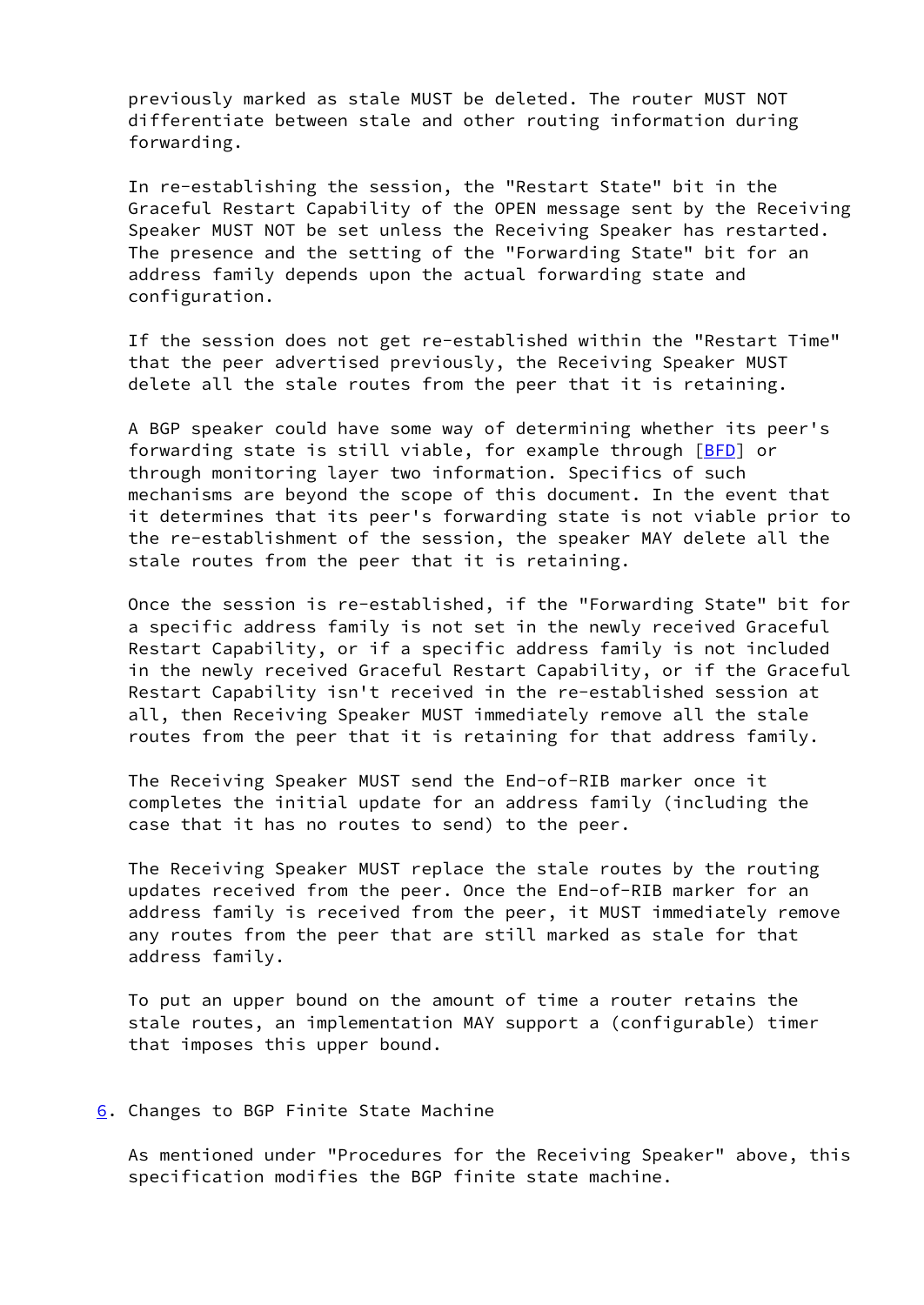The specific state machine modifications to  $[BGP-4]$  $[BGP-4]$  Section 8.2.2 are as follows.

In the Idle state, make the following changes.

Replace this text:

- initializes all BGP resources for the peer connection,

with

 - initializes all BGP resources for the peer connection, other than those resources required in order to retain routes according to section "Procedures for the Receiving Speaker" of this (Graceful Restart) specification,

In the Established state, make the following changes.

Replace this text:

 In response to an indication that the TCP connection is successfully established (Event 16 or Event 17), the second connection SHALL be tracked until it sends an OPEN message.

with

 If the Graceful Restart capability with one or more AFI/SAFI has not been received for the session, then in response to an indication that a TCP connection is successfully established (Event 16 or Event 17), the second connection SHALL be tracked until it sends an OPEN message.

 However, if the Graceful Restart capability with one or more AFI/SAFI has been received for the session, then in response to Event 16 or Event 17 the local system:

 - retains all routes associated with this connection according to section "Procedures for the Receiving Speaker" of this (Graceful Restart) specification,

- releases all other BGP resources,

 - drops the TCP connection associated with the ESTABLISHED session,

 - initializes all BGP resources for the peer connection, other than those required in order to retain routes according to section "Procedures for the Receiving Speaker" of this specification,

- sets ConnectRetryCounter to zero,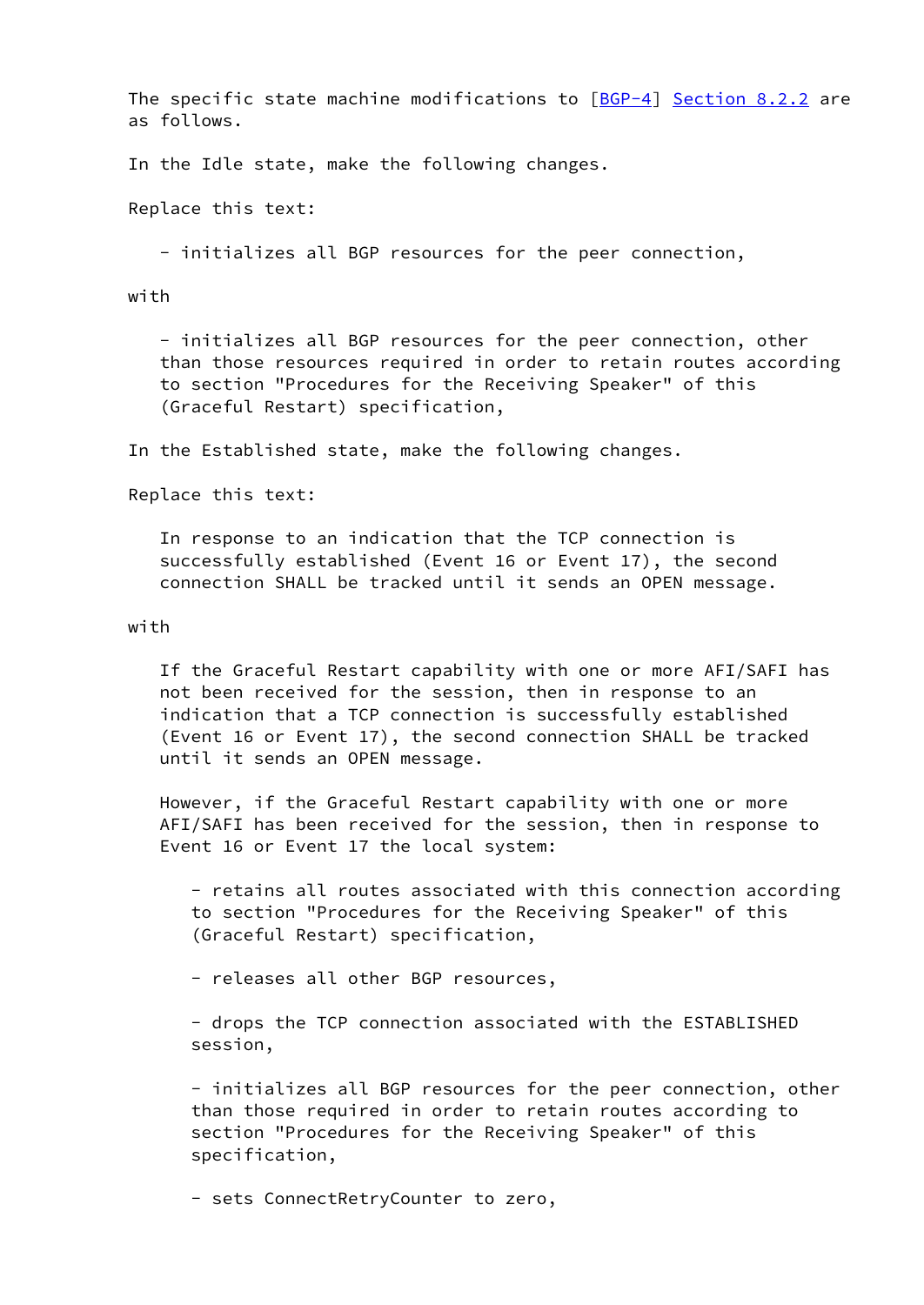- starts the ConnectRetryTimer with the initial value,
- changes its state to Connect.

Replace this text:

 If the local system receives a NOTIFICATION message (Event 24 or Event 25), or a TcpConnectionFails (Event 18) from the underlying TCP, the local system:

- sets the ConnectRetryTimer to zero,
- deletes all routes associated with this connection,
- releases all the BGP resources,
- drops the TCP connection,
- increments the ConnectRetryCounter by 1,
- changes its state to Idle.

### with

 If the local system receives a NOTIFICATION message (Event 24 or Event 25), or if the local system receives a TcpConnectionFails (Event 18) from the underlying TCP and the Graceful Restart capability with one or more AFI/SAFI has not been received for the session, the local system:

- sets the ConnectRetryTimer to zero,
- deletes all routes associated with this connection,
- releases all the BGP resources,
- drops the TCP connection,
- increments the ConnectRetryCounter by 1,
- changes its state to Idle.

 However, if the local system receives a TcpConnectionFails (Event 18) from the underlying TCP, and the Graceful Restart capability with one or more AFI/SAFI has been received for the session, the local system:

- sets the ConnectRetryTimer to zero,
- retains all routes associated with this connection according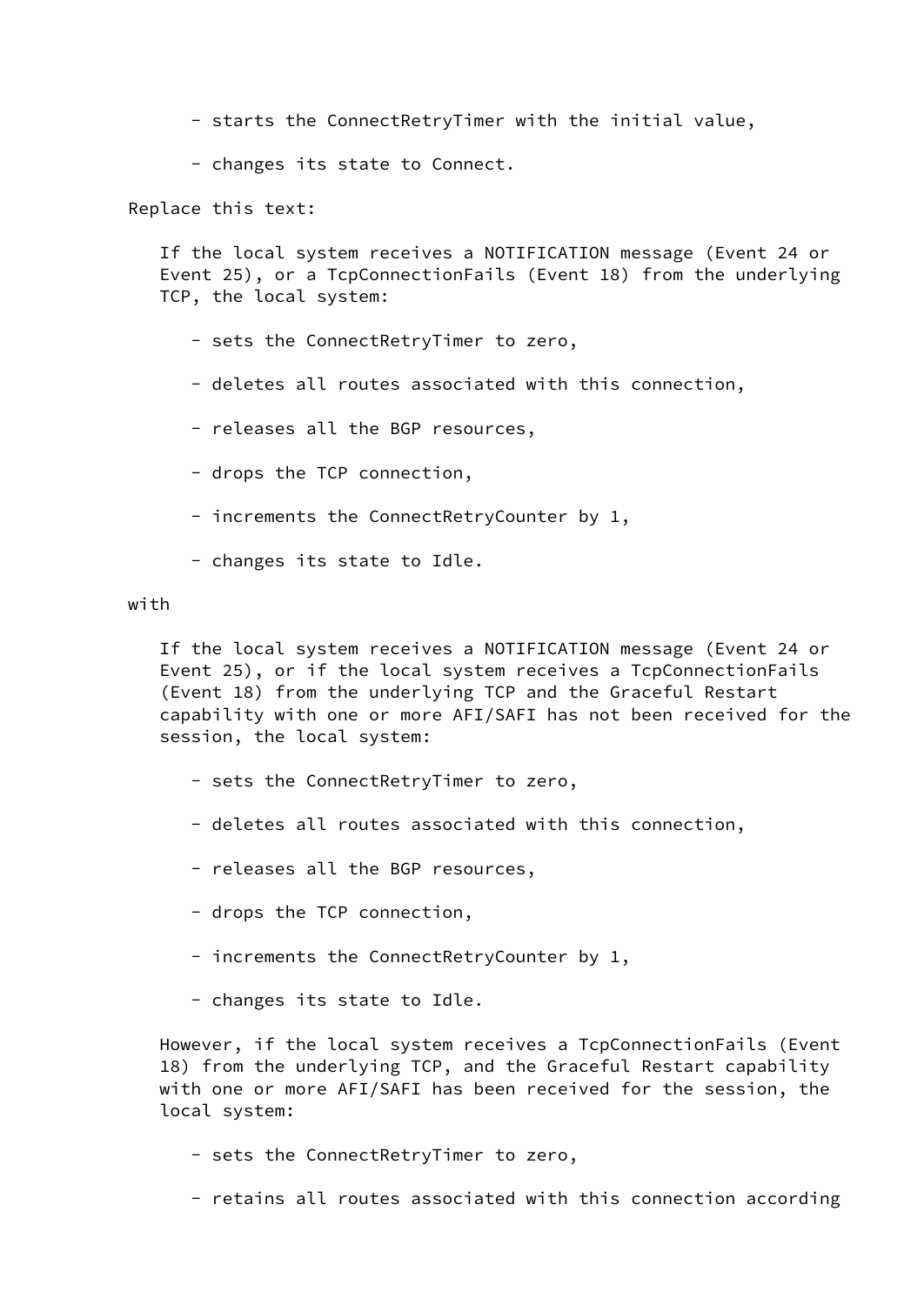to section "Procedures for the Receiving Speaker" of this (Graceful Restart) specification,

- releases all other BGP resources,
- drops the TCP connection,
- increments the ConnectRetryCounter by 1,
- changes its state to Idle.

## <span id="page-10-1"></span>[7](#page-10-1). Deployment Considerations

While the procedures described in this document would help minimize the effect of routing flaps, it is noted, however, that when a BGP Graceful Restart capable router restarts, or if it restarts without preserving its forwarding state (for example due to a power failure) there is a potential for transient routing loops or blackholes in the network if routing information changes before the involved routers complete routing updates and convergence. Also, depending on the network topology, if not all IBGP speakers are Graceful Restart capable, there could be an increased exposure to transient routing loops or blackholes when the Graceful Restart procedures are exercised.

 The Restart Time, the upper bound for retaining routes and the upper bound for deferring route selection may need to be tuned as more deployment experience is gained.

 Finally, it is noted that the benefits of deploying BGP Graceful Restart in an AS whose IGPs and BGP are tightly coupled (i.e., BGP and IGPs would both restart) and IGPs have no similar Graceful Restart capability are reduced relative to the scenario where IGPs do have similar Graceful Restart capability.

# <span id="page-10-0"></span>[8](#page-10-0). Security Considerations

 Since with this proposal a new connection can cause an old one to be terminated, it might seem to open the door to denial of service attacks. However, it is noted that unauthenticated BGP is already known to be vulnerable to denials of service through attacks on the TCP transport. The TCP transport is commonly protected through use of [[BGP-AUTH\]](#page-12-5). Such authentication will equally protect against denials of service through spurious new connections.

 If an attacker is able to successfully open a TCP connection impersonating a legitimate peer, the attacker's connection will replace the legitimate one, potentially enabling the attacker to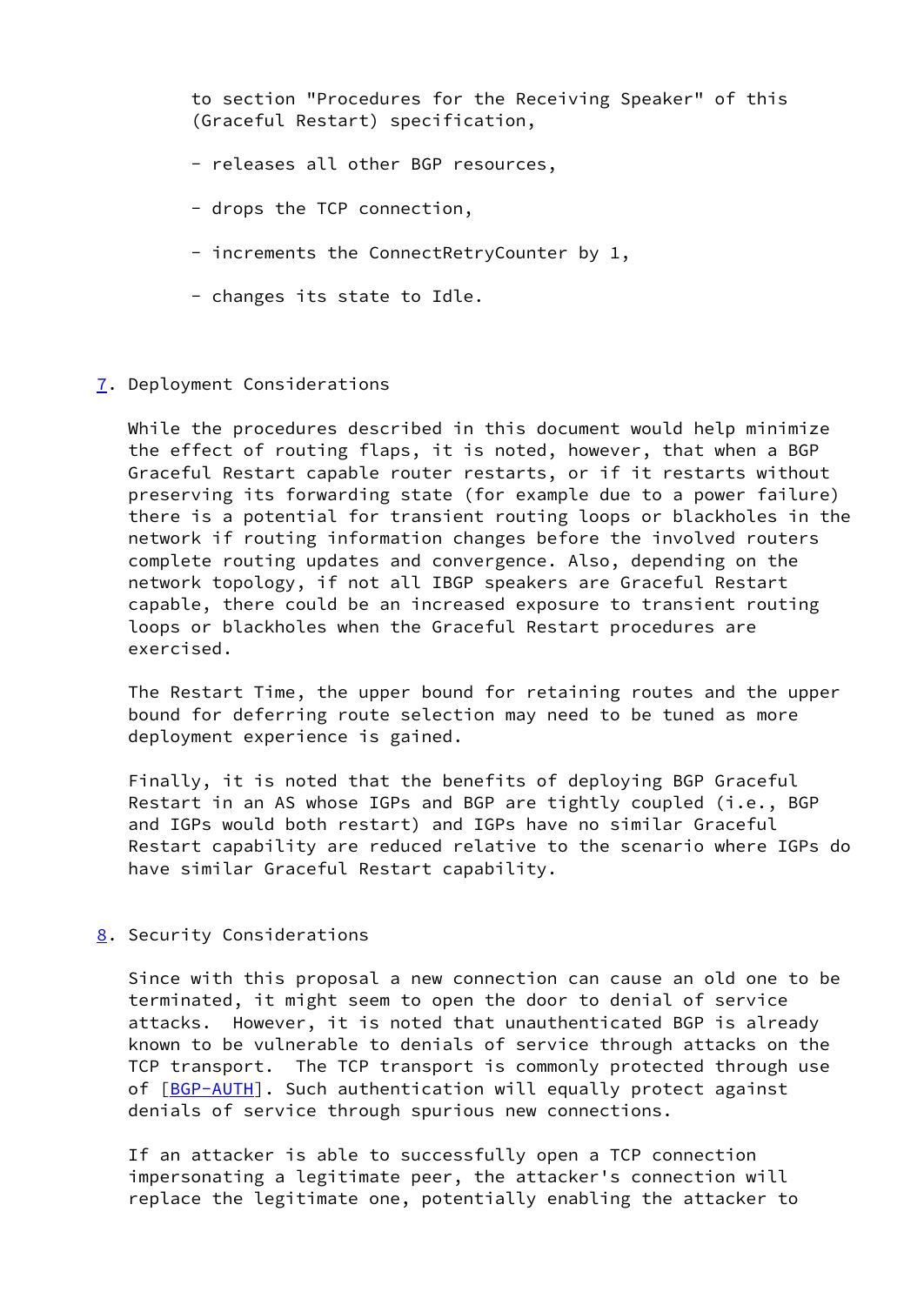advertise bogus routes. We note, however, that the window for such a route insertion attack is small since through normal operation of the protocol the legitimate peer would open a new connection, in turn causing the attacker's connection to be terminated. Thus, this attack devolves to a form of denial of service.

 It is thus concluded that this proposal does not change the underlying security model (and issues) of BGP-4.

We also note that implementations may allow use of graceful restart to be controlled by configuration. If graceful restart is not enabled, naturally the underlying security model of BGP-4 is unchanged.

## <span id="page-11-0"></span>[9](#page-11-0). Intellectual Property Considerations

This section is taken from Section [5 of RFC 3668.](https://datatracker.ietf.org/doc/pdf/rfc3668#section-5)

 The IETF takes no position regarding the validity or scope of any Intellectual Property Rights or other rights that might be claimed to pertain to the implementation or use of the technology described in this document or the extent to which any license under such rights might or might not be available; nor does it represent that it has made any independent effort to identify any such rights. Information on the procedures with respect to rights in RFC documents can be found in [BCP 78](https://datatracker.ietf.org/doc/pdf/bcp78) and [BCP 79](https://datatracker.ietf.org/doc/pdf/bcp79).

 Copies of IPR disclosures made to the IETF Secretariat and any assurances of licenses to be made available, or the result of an attempt made to obtain a general license or permission for the use of such proprietary rights by implementers or users of this specification can be obtained from the IETF on-line IPR repository at <http://www.ietf.org/ipr>.

 The IETF invites any interested party to bring to its attention any copyrights, patents or patent applications, or other proprietary rights that may cover technology that may be required to implement this standard. Please address the information to the IETF at ietf ipr@ietf.org.

#### <span id="page-11-1"></span>[10.](#page-11-1) Copyright Notice

Copyright (C) The Internet Society (2006).

 This document is subject to the rights, licenses and restrictions contained in  $BCP$  78, and except as set forth therein, the authors retain all their rights.

This document and the information contained herein are provided on an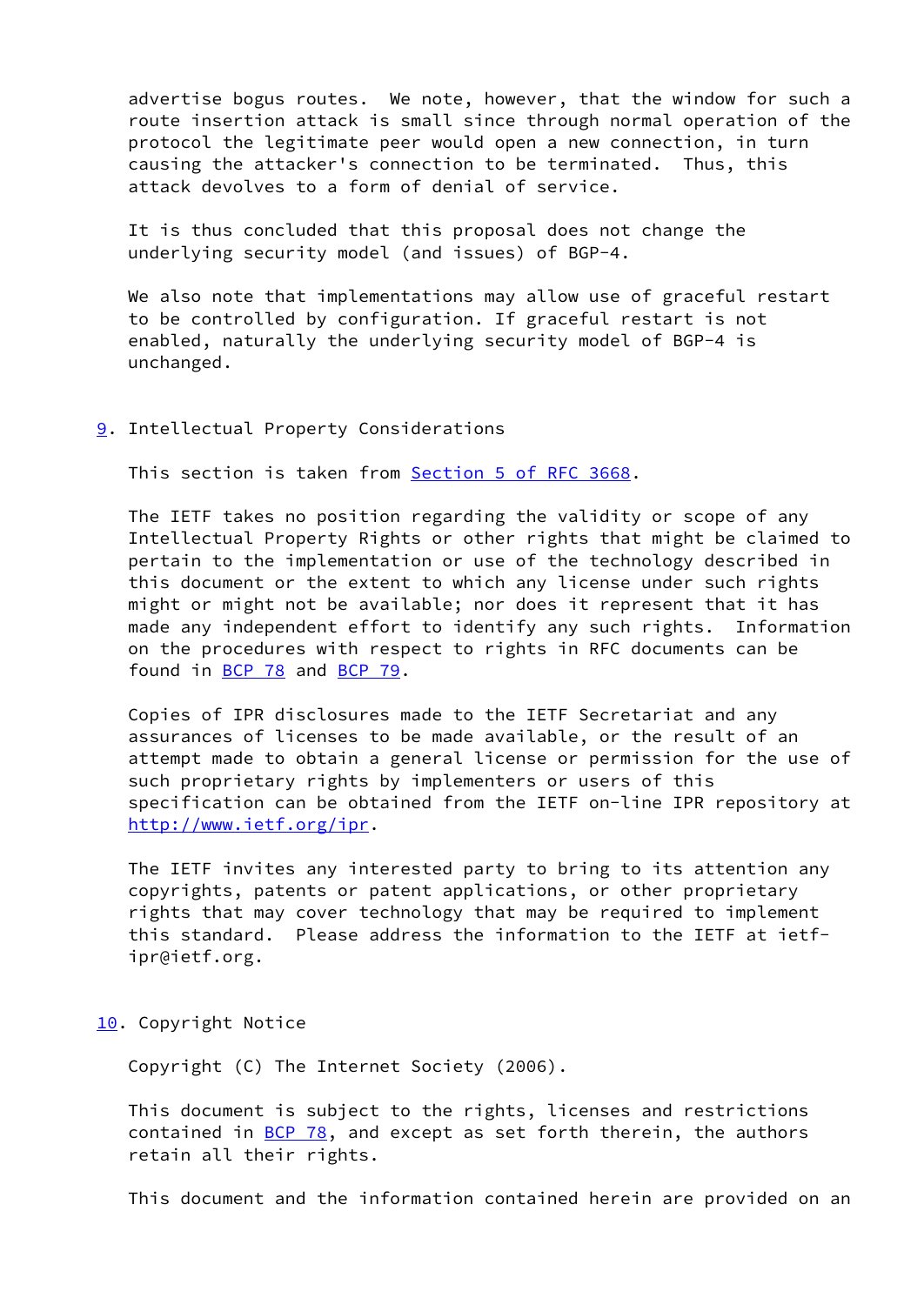"AS IS" basis and THE CONTRIBUTOR, THE ORGANIZATION HE/SHE REPRESENTS OR IS SPONSORED BY (IF ANY), THE INTERNET SOCIETY AND THE INTERNET ENGINEERING TASK FORCE DISCLAIM ALL WARRANTIES, EXPRESS OR IMPLIED, INCLUDING BUT NOT LIMITED TO ANY WARRANTY THAT THE USE OF THE INFORMATION HEREIN WILL NOT INFRINGE ANY RIGHTS OR ANY IMPLIED WARRANTIES OF MERCHANTABILITY OR FITNESS FOR A PARTICULAR PURPOSE.

#### <span id="page-12-7"></span>[11.](#page-12-7) IANA Considerations

This document defines a new BGP Capability - Graceful Restart Capability. The Capability Code for Graceful Restart Capability is 64.

#### <span id="page-12-8"></span>[12.](#page-12-8) Acknowledgments

 The authors would like to thank Bruce Cole, Lars Eggert, Bill Fenner, Eric Gray Jeffrey Haas, Sam Hartman Alvaro Retana, Pekka Savola Naiming Shen, Satinder Singh, Mark Townsley, David Ward, Shane Wright and Alex Zinin for their review and comments.

<span id="page-12-9"></span>[13.](#page-12-9) Normative References

<span id="page-12-0"></span> [BGP-4] Rekhter, Y., T. Li, Hares, S., "A Border Gateway Protocol 4 (BGP-4)", [RFC4271](https://datatracker.ietf.org/doc/pdf/rfc4271), January 2006.

<span id="page-12-1"></span> [BGP-MP] Bates, T., Chandra, R., Katz, D., and Rekhter, Y., "Multiprotocol Extensions for BGP-4", [RFC2858](https://datatracker.ietf.org/doc/pdf/rfc2858), June 2000.

<span id="page-12-2"></span> [BGP-CAP] Chandra, R., Scudder, J., "Capabilities Advertisement with BGP-4", [RFC3392](https://datatracker.ietf.org/doc/pdf/rfc3392), November 2002.

<span id="page-12-5"></span> [BGP-AUTH] Heffernan A., "Protection of BGP Sessions via the TCP MD5 Signature Option", [RFC 2385,](https://datatracker.ietf.org/doc/pdf/rfc2385) August 1998.

 [RFC2119] Bradner, S., "Key words for use in RFCs to Indicate Requirement Levels", [BCP 14](https://datatracker.ietf.org/doc/pdf/bcp14), [RFC 2119](https://datatracker.ietf.org/doc/pdf/rfc2119), March 1997.

<span id="page-12-3"></span>[IANA-AFI] <http://www.iana.org/assignments/address-family-numbers>.

<span id="page-12-4"></span>[IANA-SAFI] <http://www.iana.org/assignments/safi-namespace>.

### <span id="page-12-10"></span>[14.](#page-12-10) Non-normative References

<span id="page-12-6"></span>[BFD] Katz, D., Ward, D., "Bidirectional Forwarding Detection",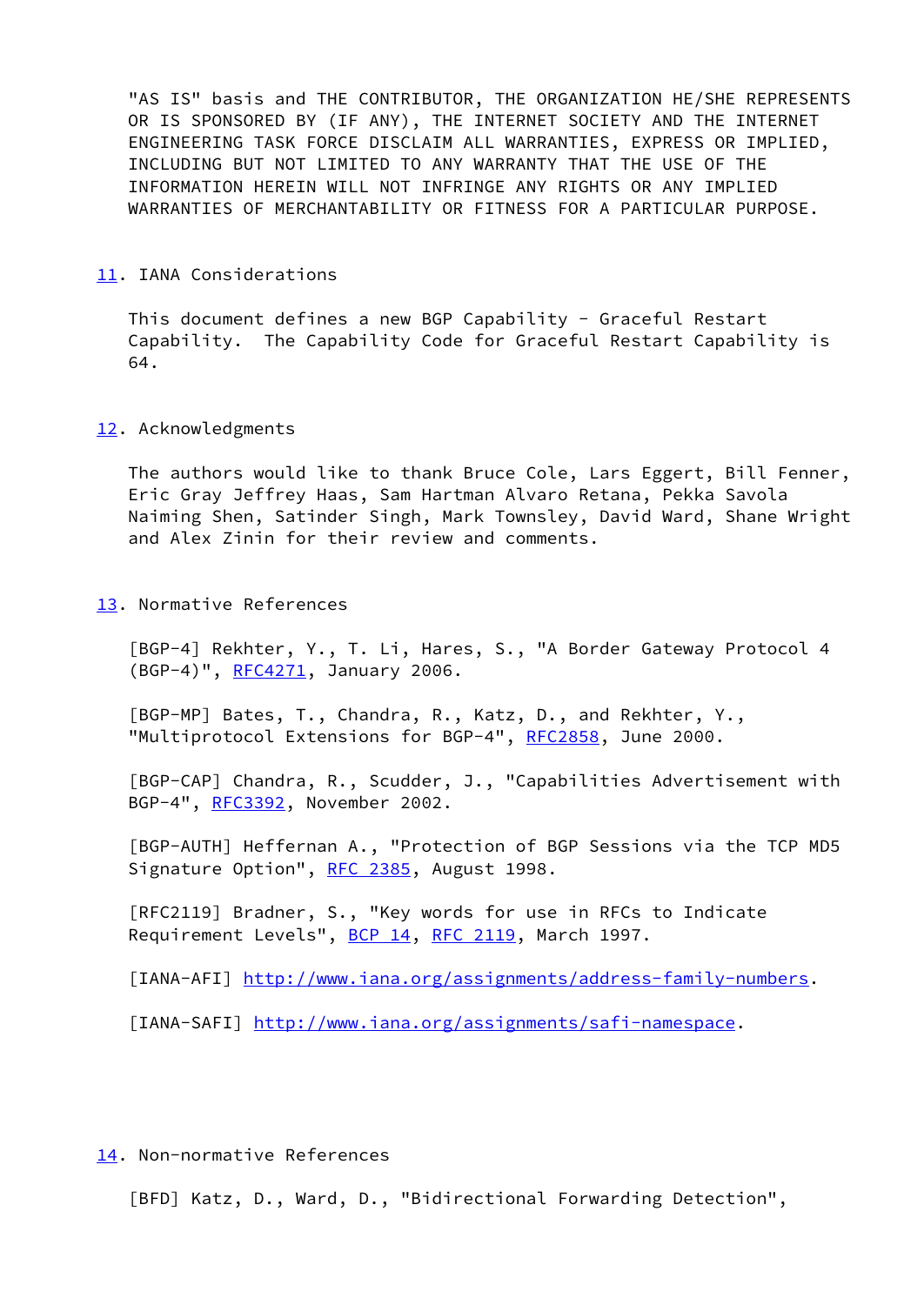[draft-ietf-bfd-base-03.txt](https://datatracker.ietf.org/doc/pdf/draft-ietf-bfd-base-03.txt), work in progress